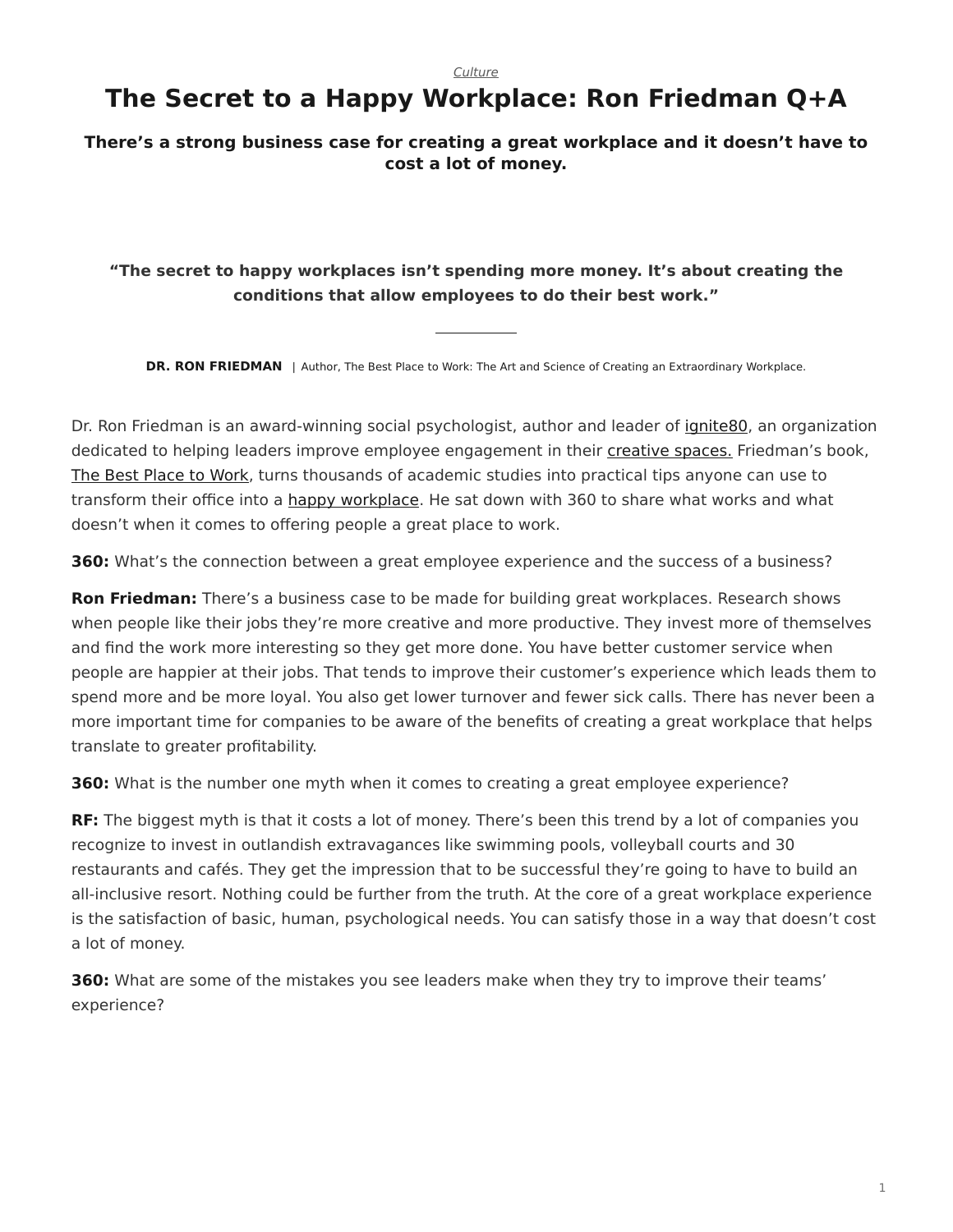**RF:** There are a lot of mistakes and they're all well-intentioned. The most common ones are people thinking in order to motivate, they need to pay people a lot more. So, they implement all kinds of bonus structures that are, in fact, so motivating they work better than we anticipate. When you give people an outcome you're looking for and put money behind it, they're going to do everything they can to reach that goal even if it means bending rules or doing things that may not be in the organization's best interest.

Another mistake can be rewards. You often see companies name 'Employees of the Month.' Those tend to backfire because it turns recognition into a competition. And, even if you do win, the chances of you winning again next month are slim to none. Another thing I see is that often new managers make the mistake of rewarding an employee who's done something well with additional time off. That sends a signal that work is punishment. A far better approach is actually to reward people with additional responsibilities because that motivates people to want to do more, enhances their competence and gives them more control over their work.

**360:** What keeps people engaged at work?

**RF:** One motivator is our basic human need for competence and it's not simply doing a good job. It's also having the sense of growth as your role in the organization grows. If you can make people feel like they're growing their skills over the years, they'll be more engaged and more invested in the work they do. That doesn't require more money or a bonus. It doesn't require having a swimming pool. People just want to get the sense that they are doing a good job and growing their skills.

**360:** What prevents organizations from doing a good job motivating people?

**RF:** In many cases, managers and leaders have the goal of doing their job well. That often involves getting new clients, delivering presentations or speaking to the press. They don't have time to worry about whether every single person in their organization is feeling sufficiently motivated every single day. It's really critical to have practices in place that automate this. And, when I say automate, I don't mean having a computer program run something. I mean having it happen without you as a leader having to worry about it.

**360:** Can you give us examples that do work?

**RF:** Simple ideas don't have to cost a ton of money and can lead people to experience growth on the job on a regular basis. One idea is to provide every employee with a reading budget. Imagine if once a quarter you could buy a book that is relevant to your job. It's when we're exposed to new ideas and fresh perspectives that we feel our competence grow. When we're able to apply that to the work that we do at the office, we feel like our skills are growing. It's such a simple and basic thing and yet so few organizations actually do it.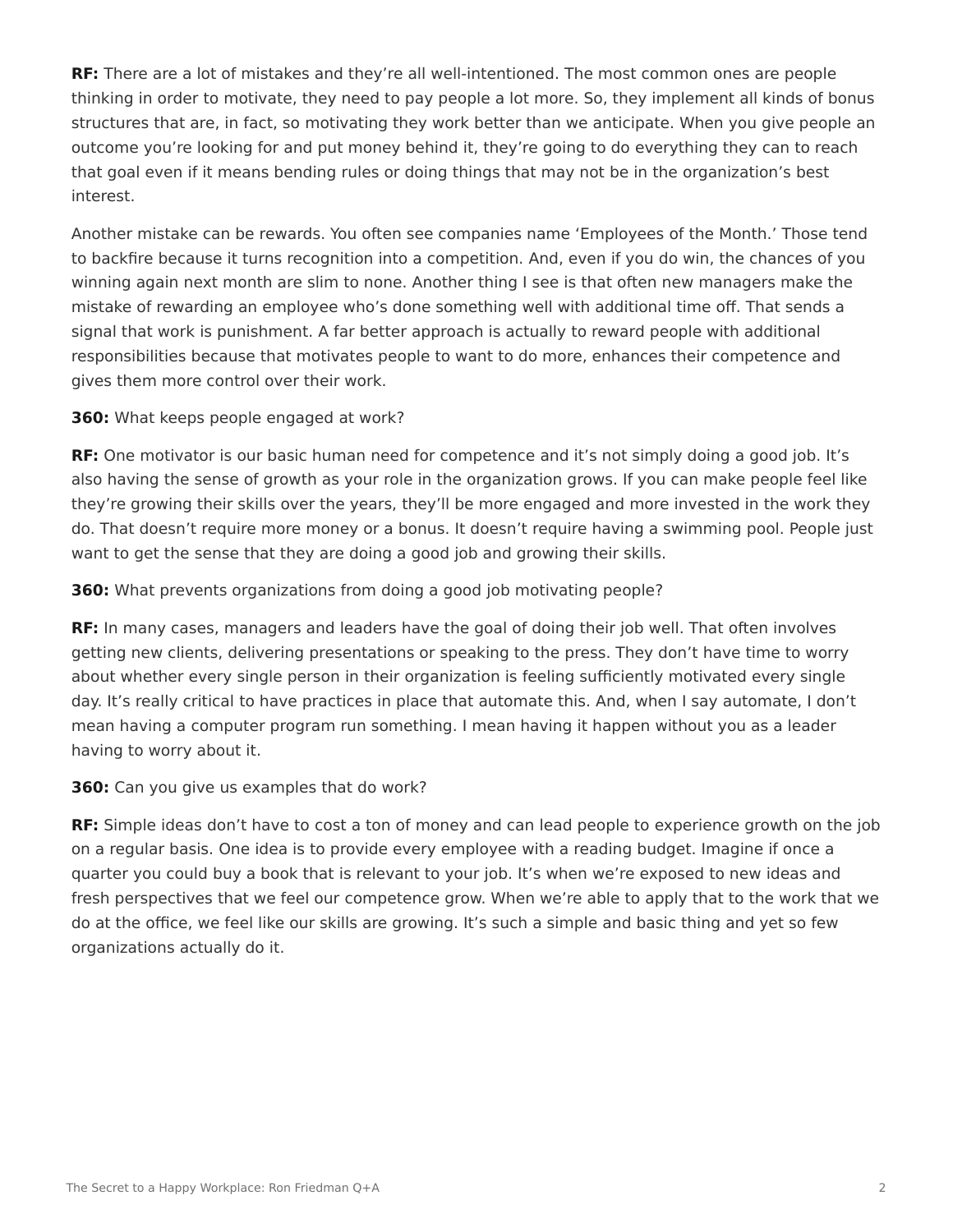Another idea is to start a "You Don't Have to Read the Book, Book Club." One person is charged with reading the book and sharing some concepts from the book. Then, you can have a discussion over what ideas resonate. It opens it up for conversations in a way that's not threatening. And, if everyone reads one book a year, you're not asking too much from anybody, yet everyone is still learning. If every employee comes up with one good idea per year as a function of having purchased books, the program pays for itself.

**360:** Beyond continuous learning, what other benefits do you see as motivators?

**RF:** Radio Flyer has done something that's interesting. They provide mileage reimbursement to people who ride their bikes to and from work. It's not just for people who drive their car for business. Now, if you're exercising with a bike, you can log your mileage and receive a financial incentive for having exercised at work. And, we know there's so much research showing that exercise is not just something that lowers our weight, or makes us look or feel good, it actually improves our mental acuity at work.

Another example is this growing number of companies that reward people for not working around the clock. Rand Corporation in California figured out a financial formula so that people get a set number of vacation days and when they're on vacation, they actually get paid time-and-a-half. It's a very clever approach to getting people to actually use their vacation because as we know a striking number of Americans do not. And, we know restocking our mental energy enables us to perform at a much higher level.

**360:** How do you encourage organizations to put permissions in place that let people take advantage of these benefits?

**RF:** There's no greater granting of permission than modeling the right behaviors. It doesn't matter what's in your handbook. What matters is what the people at the top are doing. We often have companies bring in all of these athletic facilities that nobody uses because it's perceived as wasting time during work hours. What we should be doing is having leaders take walking meetings. If you do that, then it encourages other people to move during the day and movement improves their stamina, mood and energy.

In the second part of our conversation "[How Is Our Work Experience Changing](https://www.steelcase.com/research/articles/work-experience-changing/)," Friedman tells us what's changed since his book was published four years ago and what remains at the core of a great workplace experience.

Dr. Ron Friedman is an award-winning social psychologist who specializes in human motivation and top performance. He's the author of [The Best Place To Work: The Art and Science of Creating an](https://www.amazon.com/Best-Place-Work-Extraordinary-Workplace/dp/0399165606) [Extraordinary Workplace.](https://www.amazon.com/Best-Place-Work-Extraordinary-Workplace/dp/0399165606) And, leader of ignite 80 — an organization dedicated to improving employee engagement by giving leaders and their teams science-based practices for enriching engagement and improving everyone's experience at work.